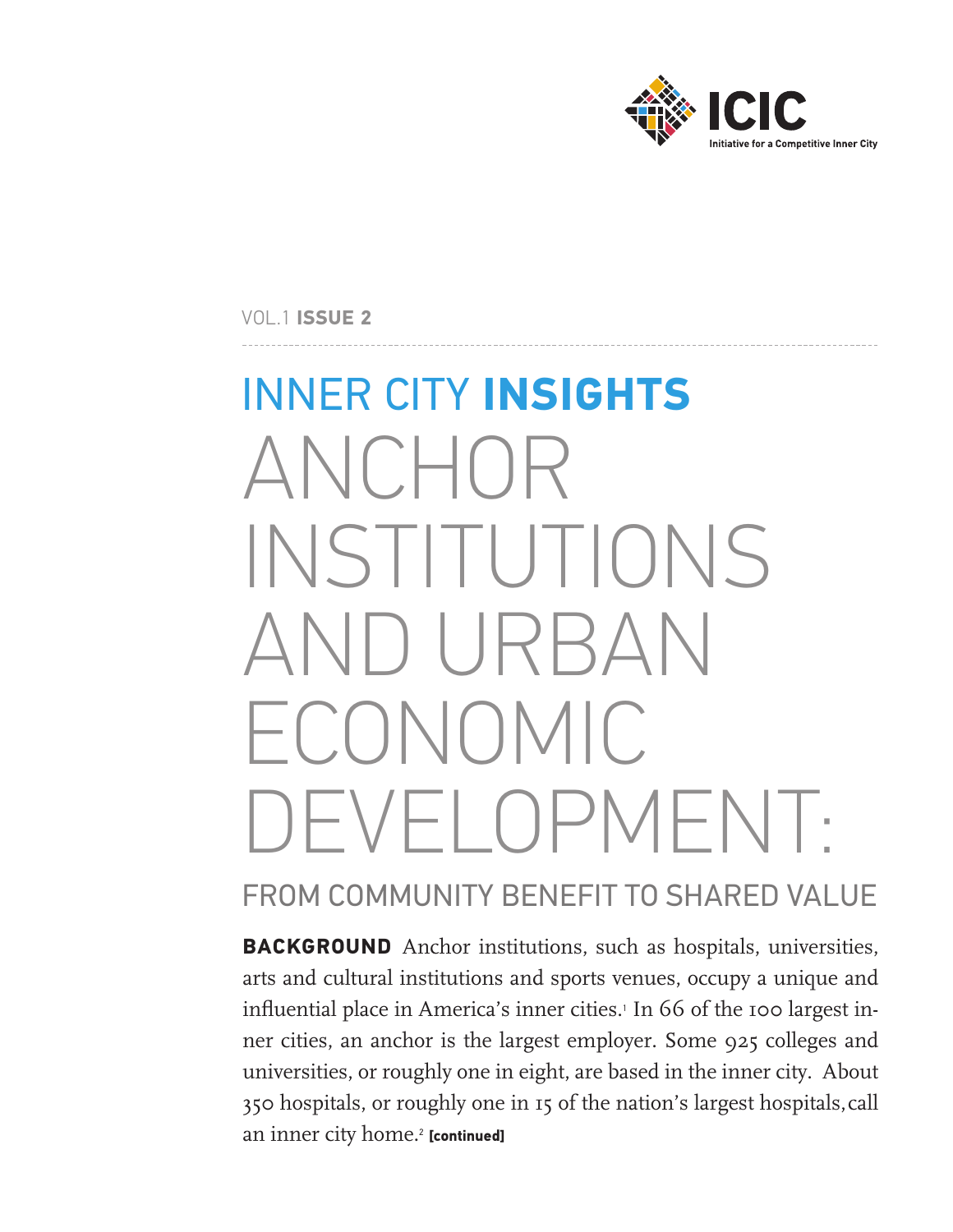Many inner city anchors remain economically strong, even as cities fight job loss and historic levels of home foreclosures. Yet anchors' relative economic health, combined with the fact that they can be seen as disconnected from their neighborhoods, often makes them a target of resentment. Too often, anchors are not seen as integral to the local economic fabric. As cities and other nonprofits face increasingly severe fiscal restraints, anchors are repeatedly called upon by government and non-profit organizations to support multiple community needs. In some cities, there is now a greater focus on anchors' capacity to make payments in lieu of taxes.

There is another, more efficient way for anchors to bolster their local economies: by working with their communities to create shared value for both. Shared value, writes Initiative for a Competitive Inner City founder and Harvard Business School Professor Michael Porter, is defined as "policies and operating practices that enhance the competitiveness of a company while simultaneously advancing the economic and social conditions in the communities in which it operates… Shared value is not social responsibility, philanthropy or even sustainability, but a new way to achieve economic success." The concept of shared value recognizes that anchors and their communities are inextricably bound together. As Porter writes, "A business needs a successful community, not only to create demand for its products but also to provide critical public assets and a supportive environment. A community needs successful businesses to provide jobs and wealth creation opportunities for its citizens."<sup>3</sup>

The Cleveland Clinic, which is ranked as one of the country's top-performing hospitals and hosts 4.2 million patient visits each year, has been particularly forward-thinking in its efforts to create shared value. Over the past year, we have worked with the Clinic to develop a framework for anchor engagement. Our hope is that the framework presented here will allow us to explore the mutual benefits to be had via creative engagement and to learn from the considerable experimentation already taking place.

# **Why the Inner City Matters**

The crossroads of America's cities have the potential for great economic vitality. Eight percent of the U.S. population, or

about 25 million people, live in an inner city. Even that figure—roughly equivalent to the population of Texas—significantly understates the economic demand generated by inner cities because commuters add greatly to the spending power of inner city residents. As markets, income density in the inner city is eight times greater than it is in the suburbs.

Despite their relatively small size, inner cities are rich in labor and land, with diverse and underemployed workforces and desirable locations that allow companies based there to serve thriving business districts nearby. Over the next ten years, nearly one billion square feet of building space in U.S. inner cities is expected to become available—almost exactly the amount that growing industrial activities will require. Inner cities are also rich in transportation hubs, with a higher concentration of airports, water ports and intermodal shipping centers than other parts of the country.

Yet our inner cities are also areas of concentrated economic malaise. While inner cities occupy only 0.1% of U.S. land area, their residents are disproportionately impoverished: Inner cities host 19% of U.S. total poverty and a distressingly high 31% of minority poverty.

The concentrated nature of inner city economic disadvantage makes it susceptible to focused intervention. If we are serious about tackling income and wealth inequality, and its resulting social ills, the inner city represents our best chance for largescale success.

# **The Impact of Anchors**

Hospitals, universities and major cultural institutions are referred to as "anchors" for good reason. They hold significant investments in real estate and social capital, making it extremely difficult for them to pull up stakes and leave. Collectively, colleges and universities have inner city real estate portfolios valued at almost \$100 billion. In 2008, inner city anchors spent over \$200 billion on goods, services and pay. Large hospitals alone spent \$130 billion. In Detroit, the three largest anchors—Wayne State University, Detroit Medical Center and the Henry Ford Health System—control nearly half of the real estate in the city's Midtown neighborhood and spend a combined \$1.7 billion annually on goods and services.

<sup>&</sup>lt;sup>1</sup> National Center for Education Statistics

<sup>&</sup>lt;sup>2</sup> American Hospital Association annual survey, State of the Inner City Economy Database. Based on hospitals with 1,000 or more employees

<sup>&</sup>lt;sup>3</sup> Porter, Michael E., and Mark R. Kramer, "Creating Shared Value," Harvard Business Review, January-February 2011, p. 64, 66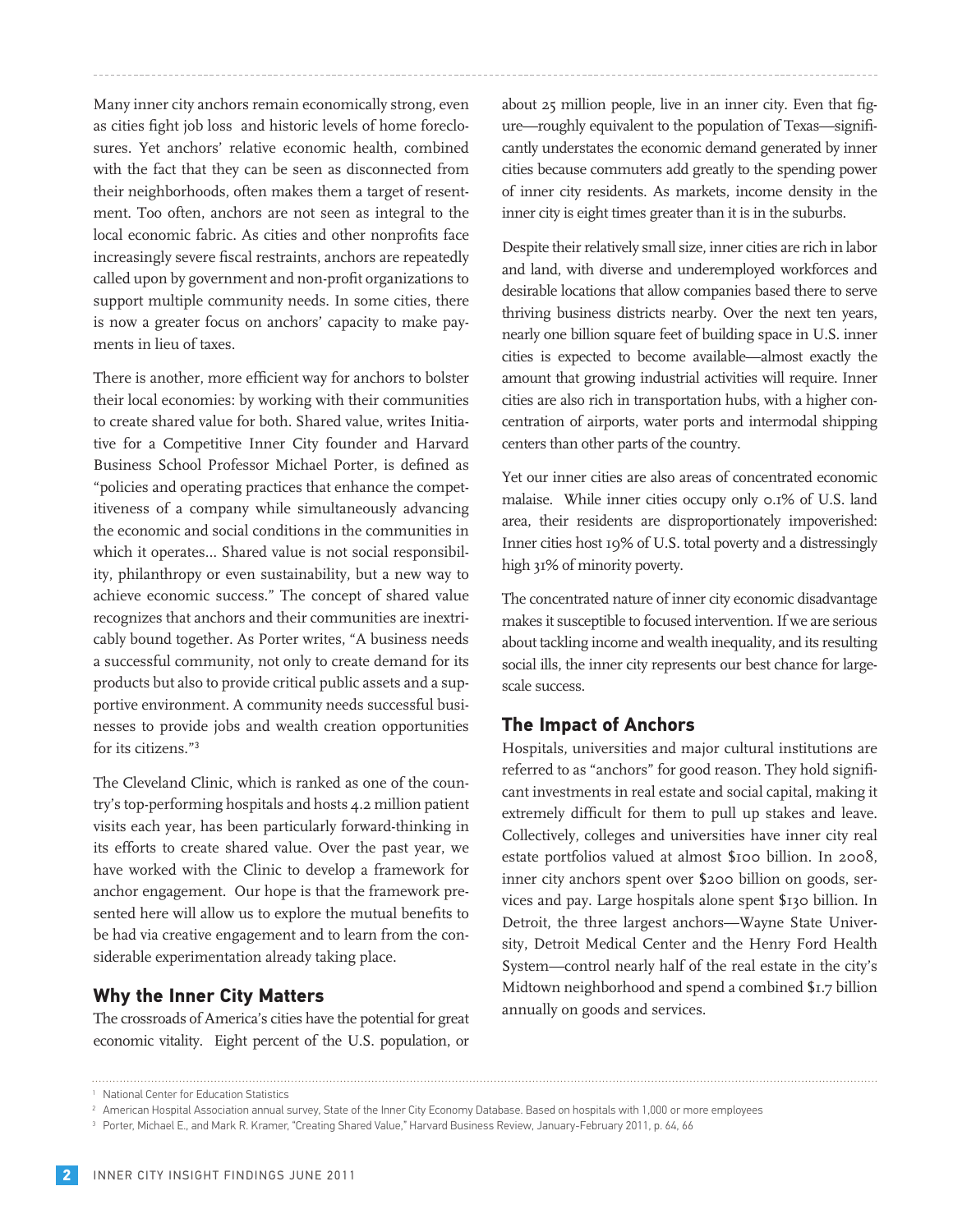Nationally, so-called "eds and meds" provide 5.2% of jobs. In the inner city, they provide  $11\%$  of jobs. That number is expected to increase as the clusters, or industry groupings, in which anchors are represented—Local Health Services and Education and Knowledge Creation—are projected to grow over the next eight years, creating approximately 340,000 new inner city jobs. Without anchors, inner cities would have lost 10,000 jobs from 1998 to 2006.

# **Harnessing the Potential**

Anchors can create shared value by embracing their interdependencies with their neighborhoods and strategically including community impact in their business strategy. This can produce measurable advantages, such as increased demand for their products and services, more success in hiring and retention and the ability to leverage private development money.

The Johns Hopkins Institutions are a case in point. The area to the north of Johns Hopkins' main campus, once a thriving working-class neighborhood, had descended into poverty, drugs and crime, with vacancy rates reaching 70%. In response, Johns Hopkins partnered with state and local governments and the Annie E. Casey Foundation to create East Baltimore Redevelopment, Inc. (EBRI), which in 2003 launched an ambitious \$1.8 billion plan to redevelop 88 acres. Hopkins deeded the more than 100 properties it owned in East Baltimore to EBRI. The EBRI master plan calls for the construction of 2,200 mixed-income housing units, 1.1 million square feet of life sciences and biotech labs and offices, retail space, a new cultural center, playing fields and other open public spaces. The hospital will serve as a magnet to attract new biotech companies to the area.

The Cleveland Clinic's efforts to create shared value hinge on an ambitious drive to reduce smoking and obesity in Cleveland. If the Clinic succeeds on its own campuses, it will be rewarded with healthier, more productive employees with lower health care costs. If it succeeds across Cleveland, it will be serving healthier citizens who will be better prepared to become engaged employees of the Clinic, resulting in a better patient experience. A better community perception of the Clinic will increase the number of patients seeking care, reduce political and neighborhood tensions and improve the morale of the Clinic's employees.

The vast majority of the Clinic's locations are in the inner city, where an estimated 38% to 41% of the population is obese. Some 12% to 14% of inner city residents have diabetes, compared to 5% to 6% nationally. Rates of heart disease, lung cancer and prostate cancer are all higher in the inner city.

In 2005, the Clinic banned smoking from its campuses. Employees who smoked were referred to the Clinic's Tobacco Treatment Center, which achieved a remarkable 45% quit rate in its first year. In 2007, the Clinic stopped hiring smokers altogether. To help employees lose weight, the Clinic eliminated sugary snacks, chips and soda from its vending machines and banned trans fats from foods served on campus. It also pays for weight-loss counseling for its employees.

These initiatives boosted the Clinic's credibility when it sought to combat smoking and obesity in its community. It started with a free six-month program to help smokers quit, generating more than 4,000 phone calls to the Ohio Tobacco Quit Line and distributing nearly 5,000 free nicotine patches. In partnership with the American Lung Association of Ohio, the Clinic developed a tobacco prevention program for K-12 students. In January of 2010, the Clinic teamed with the YMCA and Curves fitness centers to offer free three-month gym memberships. Some 8,000 people enrolled, and about half of those converted to full gym memberships. The Clinic also operates three farmers' markets.

*Local Impact:* A key part of creating shared value is distinguishing between programs aimed to increase diversity and those designed to impact a neighborhood. Most anchors already have effective diversity programs in place which could be leveraged to focus on the development of their local economies. In inner cities, minorities own almost half of all businesses, so increasing the amount of business done locally will also help anchors meet their diversity goals. If anchor institutions could boost the amount of business they do with local suppliers and hire more local residents, the impact on inner cities would be substantial.

## **The Framework**

There are seven capacities in which anchors typically interact with their communities: as a provider of products or services; real estate developer; purchaser; employer; workforce developer; cluster anchor; and community infrastructure builder. In each capacity, the anchor drives value for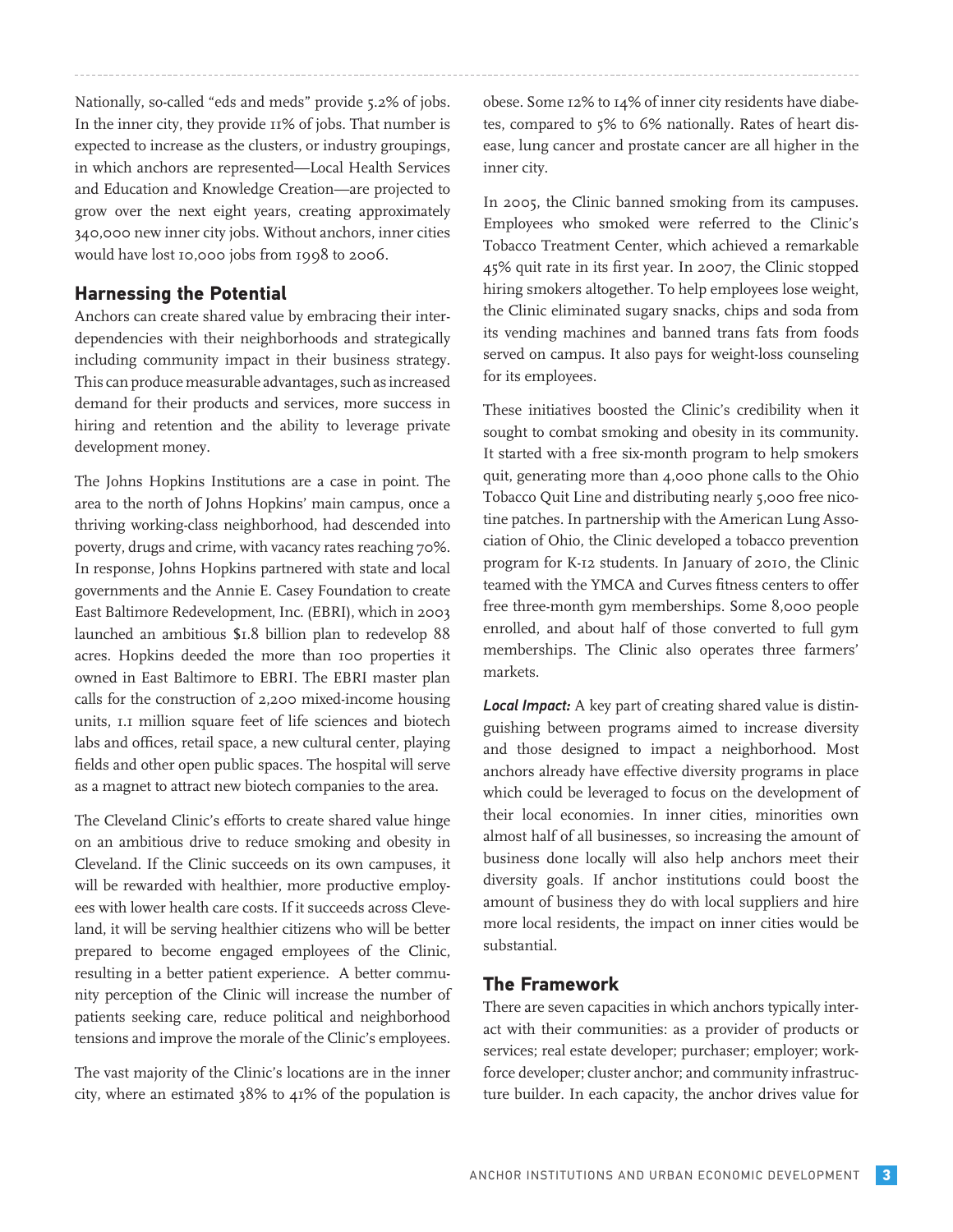itself and its community. When the anchor deploys all of these capacities strategically, using the lens of shared value to make all of its decisions, it achieves the greatest economic and social impact on its community.

Working collaboratively with key stakeholders in the public, private and not-for-profit sector will almost always yield the greatest value for the community and, usually, the highest business value for the anchor. But there are certain capacities in an which anchor, acting alone, can at least begin to drive that shared value, such as hiring and purchasing practices.

In other capacities, such as enabling cluster growth or developing a local workforce to serve their needs, anchors are most likely to be effective as leaders in joint efforts with specialist organizations, public officials or other local employers. As a community infrastructure builder, an anchor must strategically use its resources and influence in collaboration with a wide range of the "right" stakeholders.



# **Roles**

To maximize shared value, an anchor should start with the roles in which it has the most influence and that require the least dependence on other parties. Anchors already have expertise – acquired as part of the normal course of doing business – as providers of goods and services, as real estate developers, as purchasers and as employers. In these roles, anchors are well-positioned to immediately increase the positive impact they have on their communities.

#### **ROLE: CORE PRODUCTS OR SERVICES**

| Shared value for the anchor:       | A higher level of innovation<br>and proficiency in its core<br>competency |
|------------------------------------|---------------------------------------------------------------------------|
| Shared value for the<br>community: | Improved access to the<br>anchor's expertise, products and<br>services    |

One of the most direct ways for anchors to engage their neighbors is by cultivating them as customers. This will require some anchors to address issues of access and affordability, and to develop new approaches and products tailored specifically for these constituents. In many cases, knowledge gained from community-centric approaches will have direct relevance to the anchor's core market.

*Making it Work:* The Cleveland Clinic, as described above, has achieved substantial success in extending its healthcare expertise and is continuing to do so. By leveraging its expertise and resources, the Clinic is improving the health of its inner city community.

#### **ROLE: REAL ESTATE DEVELOPER**

| Shared value for the anchor:       | Access to desirable real estate,<br>ability to leverage private<br>development money, reduced time<br>to construction and related savings                  |
|------------------------------------|------------------------------------------------------------------------------------------------------------------------------------------------------------|
| Shared value for the<br>community: | Appropriate real estate<br>development in distressed<br>areas, ability to leverage private<br>development money for mixed-use<br>projects, enhanced safety |

As real estate developers, anchors can easily become lightening rods. A number of universities have made their campuses and communities more inviting by placing retail space, art galleries and performance spaces at their edges. Other institutions have gone further, showing how anchors can facilitate dramatic real estate improvements.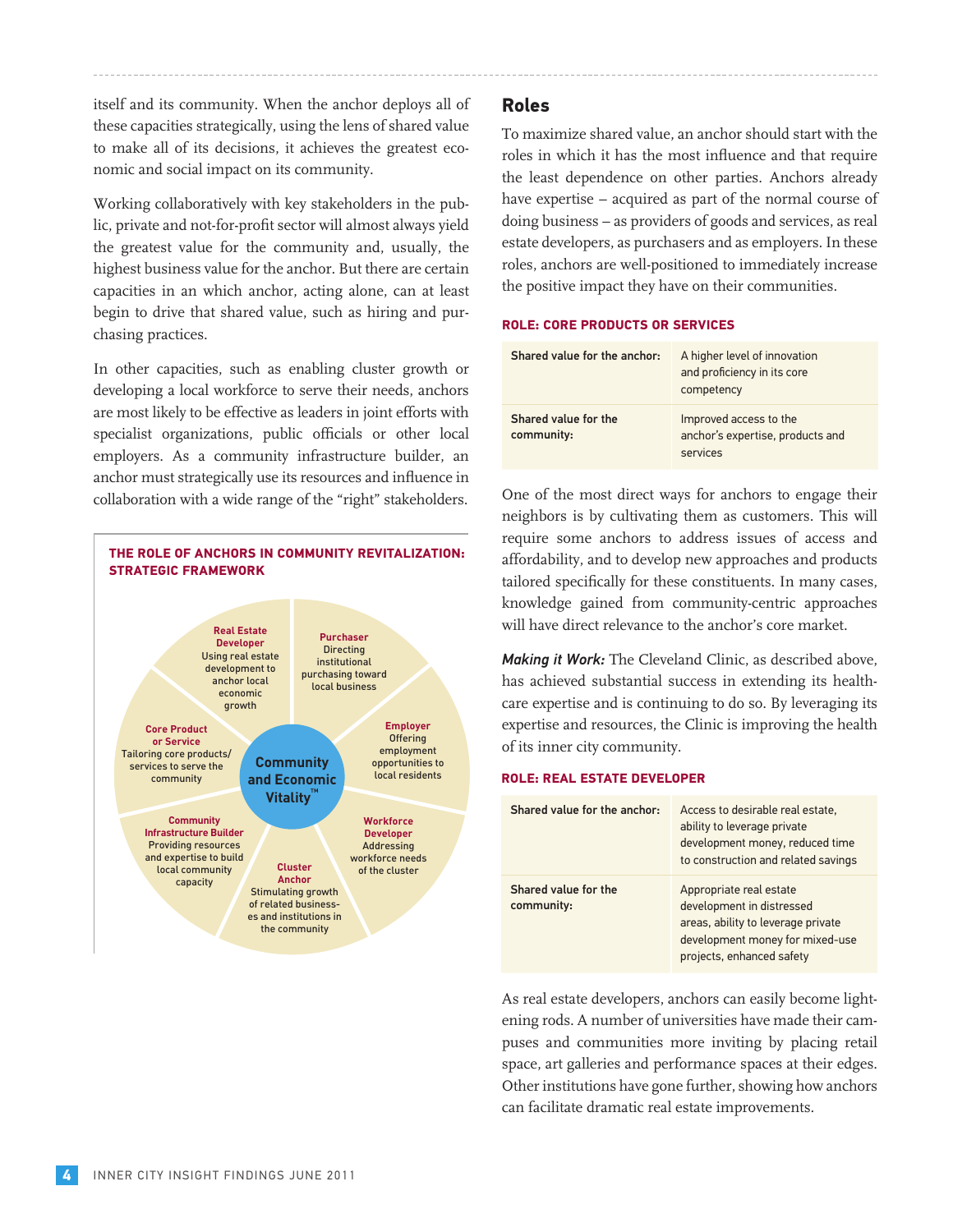*Making it Work:* A few universities have used money from their endowments, which they consider unique sources of patient, long-term capital, to fund neighborhood real estate improvements. Over the last 10 years, the University of Cincinnati has allocated nearly \$150 million to finance loans and grants for community development. The University has leveraged its endowment contributions nearly three-to-one through tax-exempt debt, loans from banks and other sources.

Syracuse University has been working to influence real estate development in its neighborhood to build a better link between the University and downtown Syracuse. At first, the goal was simply to improve lighting along a oneand-a-half mile route running from the University through an arts district and a depressed neighborhood known as the Near West Side into downtown Syracuse. Now, the University is spearheading a comprehensive effort to revitalize the Near West Side, attract technology firms to the area and link more than 25 arts venues using landscaping, wireless hot spots, bike paths, outdoor art and free shuttle bus service.

The actual proposal to build the so-called Connective Corridor was a joint effort between students and faculty in the University's geography, architecture, engineering and design programs. More than 400 students are currently involved in related community projects, sometimes for credit and sometimes volunteers.

For the Near West Side project, students have designed a Website and affordable green homes, researched neighborhood histories, redesigned a park, and raised money. The Near West Side Project has redeveloped two warehouses into mixed-use facilities hosting a green technology incubator, a culinary center and a live-work space for artists. The Project participates in Syracuse's \$1 Home Program, which lets nonprofits acquire tax-delinquent properties for a dollar. These steps, along with an artist recruitment program, are designed to convince more University graduates to stay in Syracuse.

The University's efforts were boosted by the forgiveness of a \$13.8 million loan to the University by the State of New York, with the condition that repayments be instead invested in the Near West Side. To date, a total of \$56 million has been committed, with financial participation from New York State, the city of Syracuse, businesses and foundations.

#### **ROLE: PURCHASER**

| Shared value for the anchor:       | A more competitive pool<br>of vendors, suppliers that<br>are better able to meet the<br>anchor's needs |
|------------------------------------|--------------------------------------------------------------------------------------------------------|
| Shared value for the<br>community: | Local jobs and a healthier<br>business environment, improved<br>neighborhood amenities                 |

To create shared value, anchors need to extend programs aimed at increasing spending with minority- and womenowned firms to include locally based suppliers. Anchors can help local firms compete by unbundling large contracts or requiring prime contractors to use local subcontractors. They can also encourage local firms to partner with each other or with larger vendors and can provide business advice and mentorship.

Anchors can also use their clout to make it easier for local firms to work with them. Detroit's Henry Ford Health System pays small local vendors a month in advance and purchases supplies for some of them at prices they couldn't achieve on their own.

*Making it Work:* In 2010, the University of Pennsylvania spent approximately \$100 million—roughly 12% of its total spending and double the amount it spent in 1999—with local and diverse businesses. Partnering with the Pennsylvania Minority Business Center, Penn identified local and diverse vendors and helped prepare them to do business with the University. These vendors also meet with Penn purchasing managers to learn about upcoming needs.

Penn was especially aggressive in its efforts with Telrose Corp., a local and minority-owned office supply company. Telrose, then a three-person delivery company, was a subcontractor to Office Depot. Penn persuaded Office Depot to prepare Telrose to become the prime contractor, with Office Depot as its supplier. Over 10 years, Telrose will increase its share of the contract from \$300,000 to \$50 million. Telrose now has 22 employees, 70% of whom live in West Philadelphia.

*Building Capacity:* The Cleveland Foundation brought together The Cleveland Clinic, Case Western Reserve University, University Hospitals and other local anchors to create the Evergreen Cooperative Development Fund, which helps seed environmentally friendly worker-owned cooperatives in industries that lack suitable local suppliers.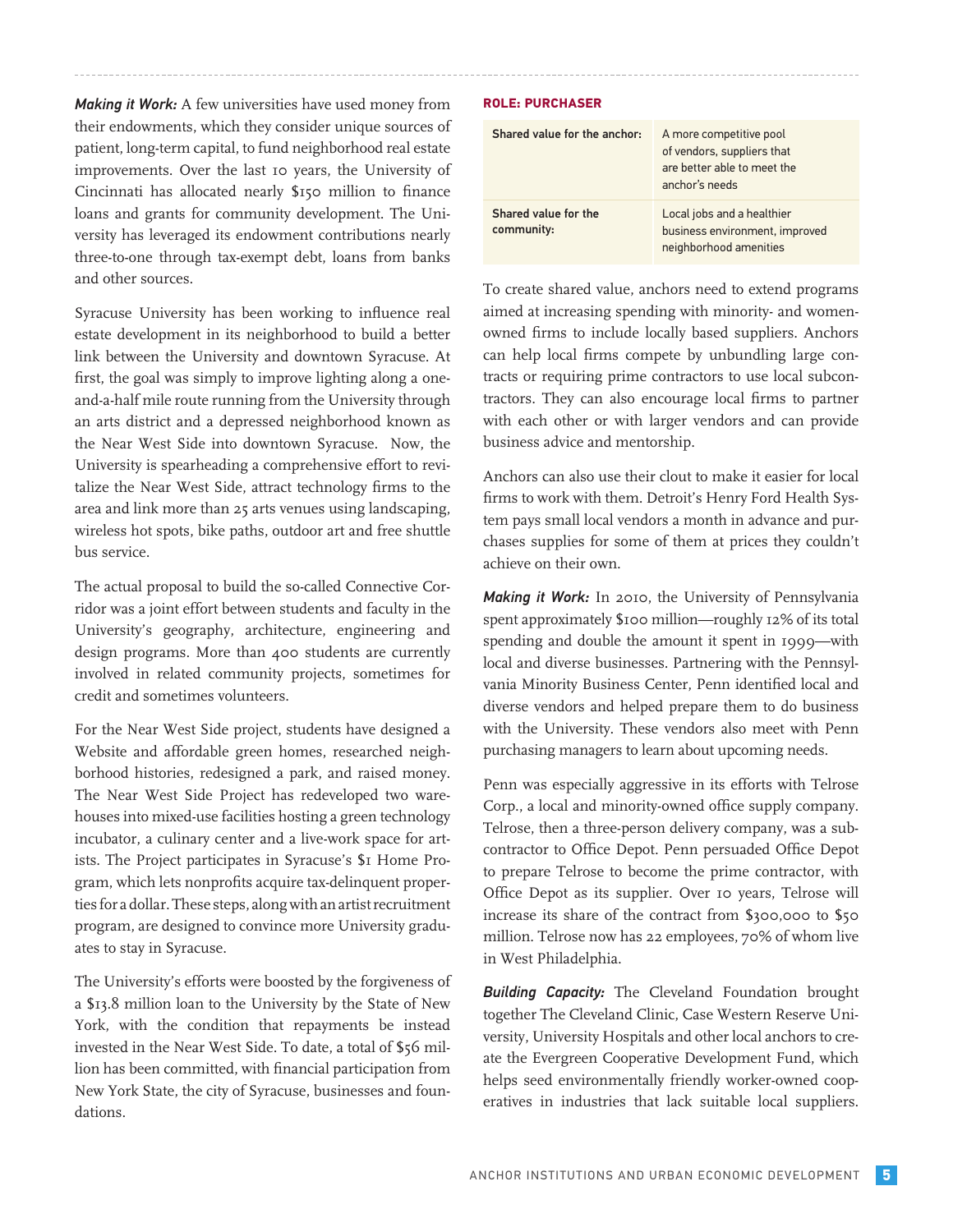Once a cooperative becomes profitable, it will return 10% of its earnings to the development fund to help seed new ventures. Evergreen Commercial Laundry, which aims to clean 12 million pounds of linens a year, was the first company launched out of Evergreen. The next was Ohio Cooperative Solar, created at the suggestion of the Cleveland Clinic. Ohio Cooperative Solar now counts all three anchors, as well as the City of Cleveland and the Cleveland Housing Network, as customers. The Cooperative Development Fund is currently working on plans for more than a dozen different businesses.

#### **ROLE: EMPLOYER**

| Shared value for the anchor:       | More success in hiring, better<br>employee retention, more engaged<br>employees, more satisfied<br>customers and students thanks<br>to the ability to live locally |
|------------------------------------|--------------------------------------------------------------------------------------------------------------------------------------------------------------------|
| Shared value for the<br>community: | Local, accessible jobs with<br>opportunities for advancement,<br>increased demand for local goods<br>and services, increased dollars<br>spent in the community     |

Despite anchors' influential roles as inner-city employers, too often, inner city residents are under-represented as employees at anchor institutions. Given that two-thirds of jobs at hospitals and one-third of jobs at colleges and universities require less than a bachelor's degree, anchors should be able to capitalize on local talent. To do this, anchors should target specific positions most likely to be filled by local residents and map the possibilities for career advancement for each. They can then set realistic goals for the numbers of local applicants to be interviewed and hired, and partner with community groups for qualified referrals.

*Making it Work:* Boston's Brigham and Women's Hospital makes forgivable tuition loans of up to \$10,000 to employees pursuing training in high-need fields. Since 2007, loans have been granted to 68 employees, who stay an extra two to four years with the hospital. In 2006, Brigham began offering career coaching classes. To make it easier for employees to attend, classes are scheduled

around shift changes. Managers bill a separate fund for the time employees spend in training, ensuring that employees don't have to use paid time off, nor do departments take a financial hit.

As a workforce developer or cluster anchor, anchors must collaborate with those traditionally thought of as competitors, as well as with stakeholders such as business groups, advocacy organizations and other not-for-profit groups. Often, this has been accomplished with another not-forprofit playing the role of convener and facilitator, as the Kresge, W.K. Kellogg and Hudson-Webber foundations did in Detroit and as the Boston Foundation did in its city.

#### **ROLE: WORKFORCE DEVELOPER**

| Shared value for the anchor:       | A stronger applicant pool,<br>committed employees,<br>improved employee retention      |
|------------------------------------|----------------------------------------------------------------------------------------|
| Shared value for the<br>community: | Access to appropriate local jobs;<br>job training and opportunities for<br>advancement |

Workforce development requires anchors to play more of a leadership role with other anchors, businesses, schools and community organizations to build a pipeline of local residents with the qualifications and willingness to be hired into local institutions and businesses. Once anchors identify the jobs that need to be filled and the education and training needed for these positions, anchors can match them against the community's education and job training system. If there are gaps, anchors can then partner with other employers and organizations on focused education and training initiatives targeted to preparing inner city students and other residents for the jobs with the anchors. These could include curriculum design, new degree and certification programs, new methods of recruitment, and better linkages between schools and community colleges for both entry-level and more advanced positions.

*Making it Work:* The Boston Foundation brought together three anchors—Beth Israel Deaconess Medical Center/ New England Baptist Hospital, Boston Medical Center and Partners HealthCare—and challenged them to use foundation money, combined with their own significant matching funds, to radically improve their workforce development efforts. With a combined \$14.5 million pledged to the so-called Allied Health Initiative, the results have been dramatic.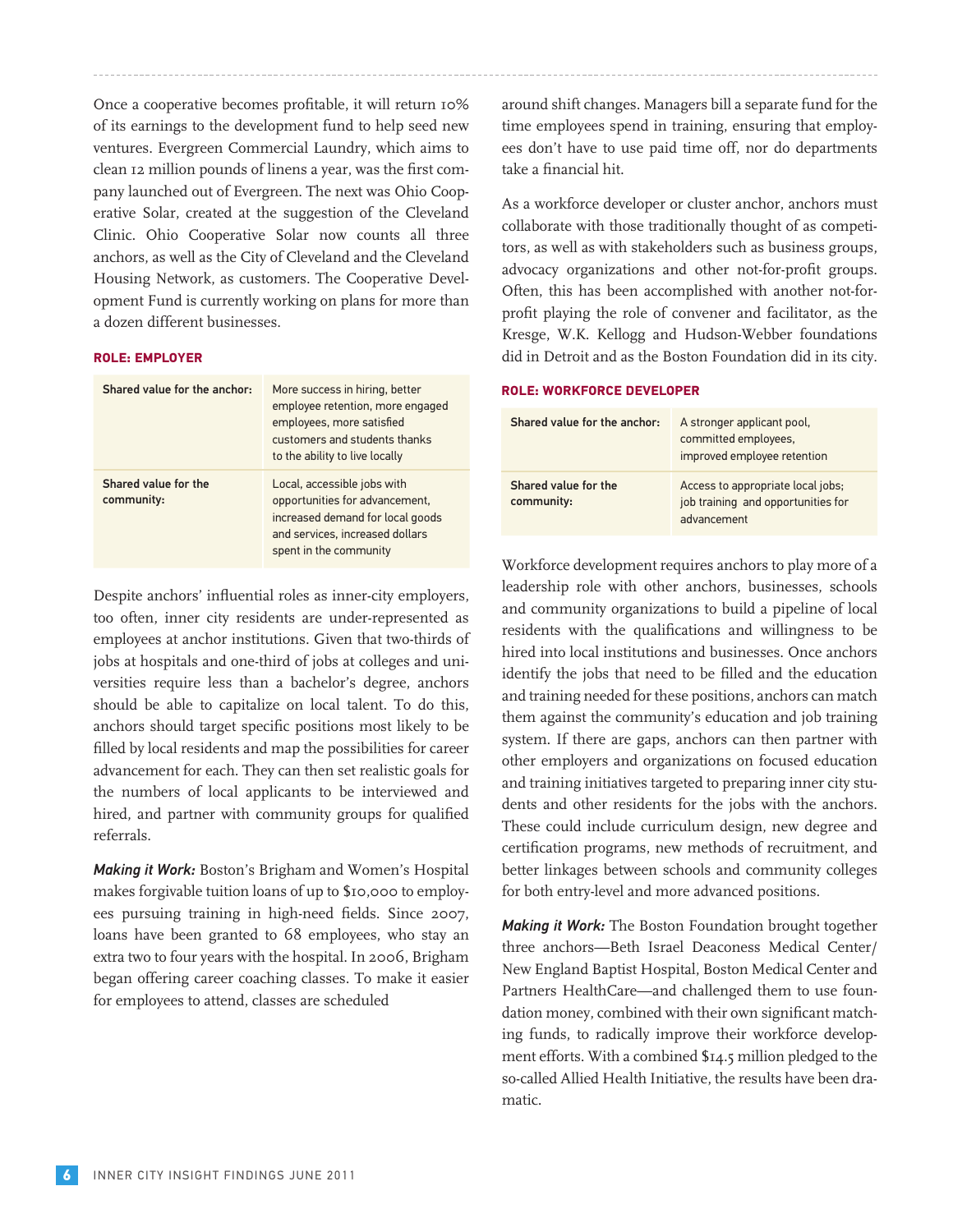Beth Israel initially intended to use its funding to help some employees prepare for better-paying jobs such as research administrators, surgical technologists and nurses. But it discovered that many of its staff didn't have the educational foundation to begin the required certification programs. In response, Beth Israel began offering pre-college courses in cooperation with a local community college. So far, 392 employees have met one-on-one with a career counselor to discuss the hospital's offerings, 248 have taken a pre-college level course and 120 have progressed to college-level work in English, math or reading.

Despite significant staff cuts, Boston Medical Center used its Allied Health funding to greatly improve the abilities and perception of its central processing department staff. Some 44 members of the department began certification training, and within three years all but three had achieved certification. Twenty-one staffers have been promoted. The hospital also restructured its existing curricula to give current employees more exposure to radiology and to allow current radiology employees to gain experience in advanced modalities such as mammography and MRI technology.

Partners HealthCare had perhaps the most ambitious plans for its Allied Health funding, striving to use technology and distance learning for pre-college preparation and specialty medical training. To help employees prepare for the courses, Partners developed modules on time management, study habits and online learning. Partners also developed Web-based training for advanced radiology certification and a medical terminology course. Twenty employees successfully completed the radiology training, and 17 made it through the medical terminology sessions. In addition, Partners reached thousands of employees through its workforce development Website, and found that the participants in its distance-learning initiative are more diverse than its employee base taken as a whole. Partners now has online learning tools that are available to other Boston hospitals and to individuals throughout its region.

Just as important, the Allied Health programs changed managers' attitudes about workforce development throughout Partners and it affiliated institutions. The success of Allied Health, and the attention given to it by senior management, encouraged other departments to ramp up their own workforce development plans.

#### **ROLE: CLUSTER ANCHOR**

| Shared value for the anchor:       | <b>Healthier business</b><br>community; improved<br>productivity; improved choice of<br>vendors and business partners;<br>better access to all levels of<br>employees; stronger brand |
|------------------------------------|---------------------------------------------------------------------------------------------------------------------------------------------------------------------------------------|
| Shared value for the<br>community: | Jobs; stronger tax base, improved<br>quality of research institutions,<br>accelerated commercialization of<br>research and development, more<br>research and development funding      |

Anchors can have a profound impact on industry clusters, spearheading their growth throughout the region. By collaborating with other institutions and businesses, anchors can attract talent, funding and new companies and help drive innovative research and commercialization. Anchors can help young firms with high growth potential by serving as geographic or virtual incubators.

*Making it Work:* The Cleveland Clinic has become a major catalyst in attracting healthcare-related companies to Cleveland and the region. In April 2010, the Clinic launched the Global Cardiovascular Innovation Center, a technology development consortium that provides grants, product development assistance and low-cost space for promising cardiovascular health-related companies. By partnering with a local nonprofit community development corporation, the Center was able to attract \$250 million in funding, including \$60 million from Ohio's Third Frontier initiative. The Center's goal is to form or attract more than 40 companies to Ohio and create more than 850 new skilled jobs. As of February 2010, the Innovation Center has formed or supported 25 new companies and convinced 12 others to establish new operations in Ohio.

The Clinic has also been working with a group of local stakeholders, under the umbrella of Midtown Cleveland, to establish a Health and Technology Corridor connecting downtown Cleveland with the medical institutions at University Circle. The Clinic encourages companies spun out of the University Circle institutions or young companies moving to Cleveland to locate along this stretch of Euclid Avenue. The Corridor is now home to four anchors, seven business incubators, 75 biomedical companies and 45 technology companies. The collaboration offers a variety of business incubation services, including help commercializing products and raising capital.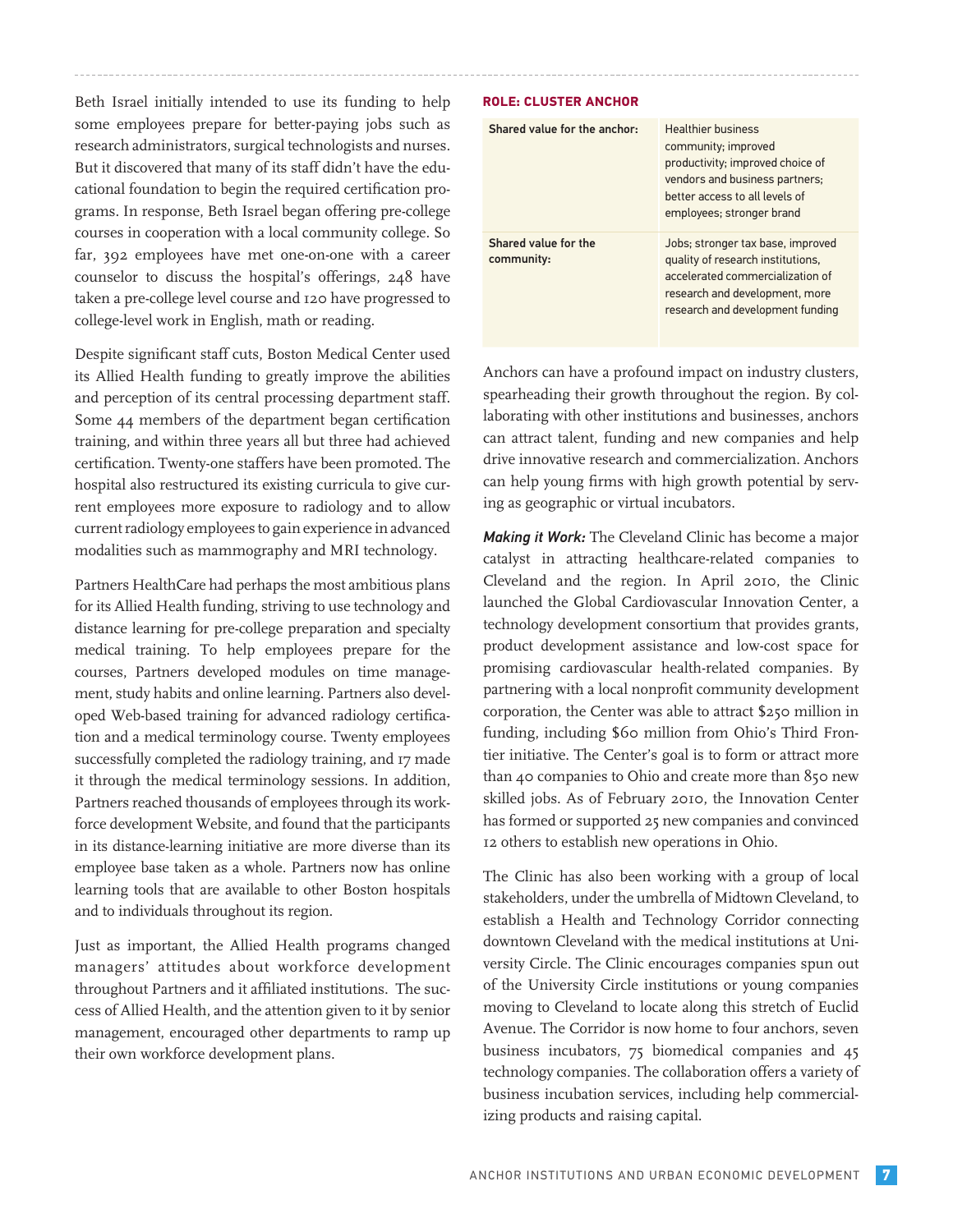Carnegie Mellon University, Pittsburgh University and University of Pittsburgh Medical Center have attracted \$33.3 million in state funds to form the Pittsburgh Life Sciences Greenhouse. Together, they've helped 13 life sciences companies relocate to the region. With help from various partners and a \$2.4 million grant from the Department of Labor, the anchors have trained more than 6,000 people to work in life sciences since 2005.

#### **ROLE: COMMUNITY INFRASTRUCTURE BUILDER**

| Shared value for the anchor:       | Depends greatly on the anchor's<br>competencies and focus and<br>can include: safer streets, better<br>housing for employees, a better-<br>qualified pool of potential hires,<br>more accessible transportation<br>systems |
|------------------------------------|----------------------------------------------------------------------------------------------------------------------------------------------------------------------------------------------------------------------------|
| Shared value for the<br>community: | Will vary greatly and can include:<br>reduction in crime, improved<br>physical infrastructure, increased<br>housing values, more jobs,<br>better schools, improved retail<br>environment                                   |

Community Infrastructure Builder may require the most change in anchor practices because it is the role anchors most commonly play today. Anchors respond daily to a constant stream of requests for their "time, treasure and talent" to address the myriad of issues which affect their communities—from requests for faculty expertise and student interns to improve the K-12 educational system, to grants and volunteers for local nonprofits to advocacy with governments for public infrastructure improvements to sponsorships of local events. Traditionally, anchors have built local community capacity by responding to these requests. In the anchor framework presented here, all of the other roles also help to build the community's capacity to improve its economic, social and environmental sustainability. The key with this last role is for anchors to use these traditional levers of community engagement or relations in a strategic and coordinated manner, to both advance the work in the other roles and to use each anchor's particular competencies to address any other high-need areas of the community.

As a community infrastructure builder, each anchor should choose those areas of community need where it has competencies to offer and where its efforts will best complement its other work across the framework. Working collaboratively with other businesses, nonprofit, government and neighborhood partners with similar interests, clear community improvement goals can be set and long-term strategies developed to meet them.

*Making it Work:* In 2007, the Henry Ford Health System established Henry Ford Early College to improve the community's educational infrastructure and to alleviate some of the hospital's difficulties in hiring healthcare professionals. Students enroll in Early College in 9th grade, committing to a five-year program through which they will earn a high school diploma, an associate's degree and certification in one of 10 healthcare-related occupations. The program is free to students who finish in five years.

Classes and clinicals are held at Henry Ford Community College and at the hospital. Once students have chosen a specialty, they shadow professionals in that field and work with patients. Since the program was launched in 2007, more than 150 students have enrolled. The Early College boasts a 97% retention rate. Two-thirds of the students qualify for free or reduced-price lunches.

# **Collaboration Between Anchors**

In neighborhoods with multiple anchors, the potential for change is even greater.

The Henry Ford Health System, Wayne State University and Detroit Medical Center control nearly one-half of the real estate in Midtown Detroit. They employ 30,000 people and enroll 32,000 students. Each year, they hire 3,300 people and purchase \$1.7 billion in goods and services. Together, the anchors have three goals for their community involvement: to make Midtown a safe, vibrant community in which employees want to live, to maximize local procurement and hiring to leverage third-party investments in Midtown.

The three anchors first teamed up on the so-called 15x15 initiative, which will try to convince 15,000 young people to move to Midtown by 2015. Since then, they've leveraged state and philanthropic funds to form the Midtown Partnership, which works on the Live Midtown, Hire Detroit and Buy Detroit initiatives. For Live Midtown, the anchors would like to have 10,000 of their current employees living locally. Hire Detroit strives to hire a third of new employees from the local community. Buy Detroit aims to capture some of the 84% of anchor procurement money that now leaves the city.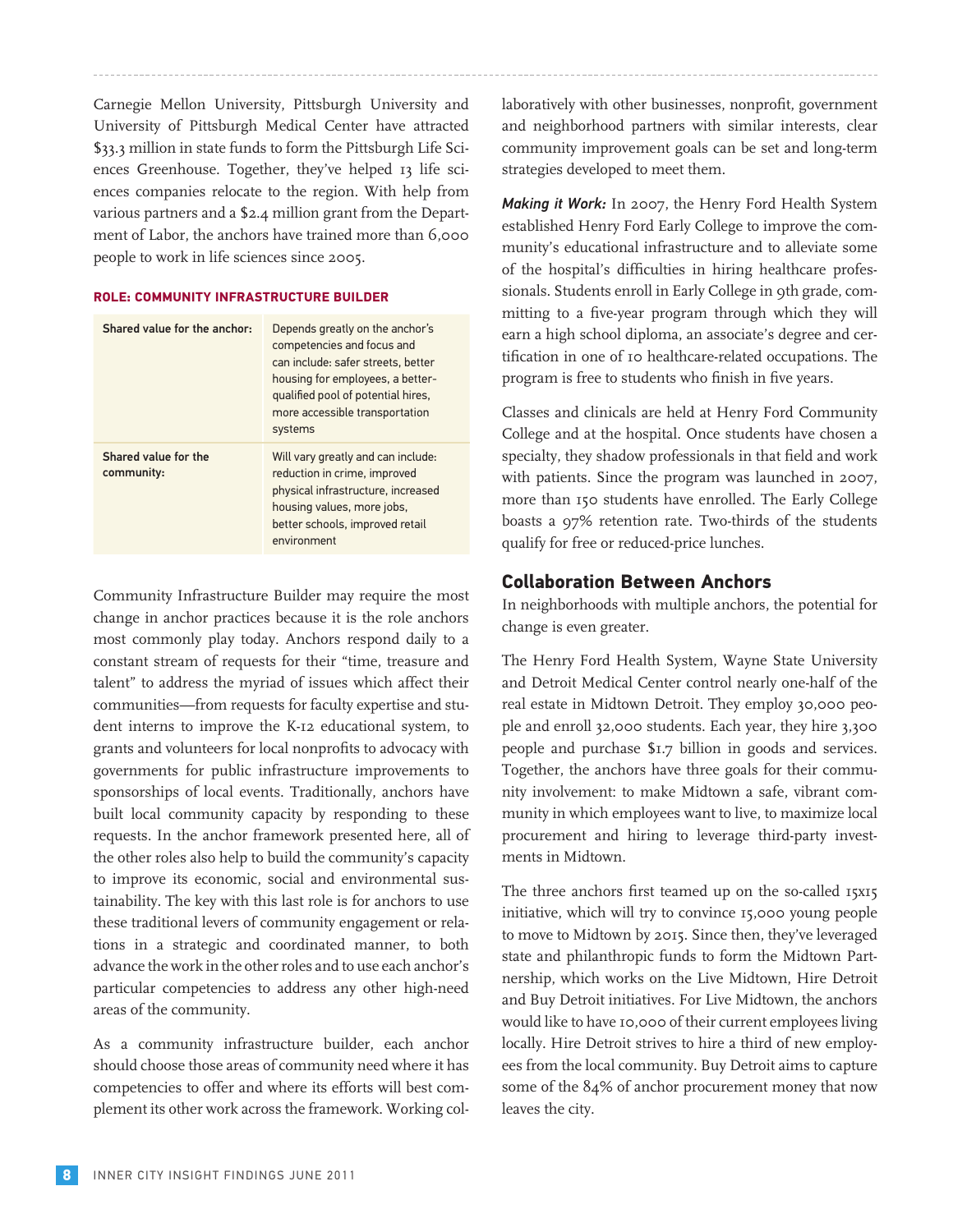To make Midtown more attractive, the anchors jointly run a shuttle bus program and are planning public safety and lighting improvements. In January 2011, the anchors announced cash incentives to persuade employees to live in Midtown, including \$2,500 for renters, a \$20,000 forgivable loan for homebuyers, and \$5,000 in matching funds for big exterior home improvement projects.

### **Next Steps**

To create maximum shared value in inner cities, anchors, governments, nonprofits and local businesses must work together. They first need to recognize their own potential and needs as well as those of the other sectors, and then acknowledge the change they can jointly effect. This will enable them to look at their individual and collective business decisions through the lens of shared value.

For anchors, this means coming to terms with the fact that they are interdependent with their communities. They must envision the positive effects they could have on their neighborhoods while improving their own competitiveness. They can then assess their business needs in light of their community's needs and, using the framework outlined here, develop an explicit community development agenda that leverages their strengths and creates shared value.

The work of city leaders is primarily that of mediation and collaboration. Governments can also facilitate introductions to businesses that are well-suited to work with anchors. Importantly, government has the unique ability to leverage both public and private money to create shared value.

Leaders of not-for-profit organizations can point out opportunities and offer strategic partnerships that leverage their key assets: the ability to attract talent and to convene competing anchors to consider joint interests and their ability to create shared value.

Business leaders can encourage anchors to serve as workforce developers, real estate partners, purchasers of local goods and services or providers of intellectual capital, and can serve as guides to the community's current capabilities. Where their interests are aligned with those of anchors, business leaders can be key collaborators.

Together, anchors, governments, community groups and businesses have the potential to jump-start business and economic growth, create significant shared value and, in the process, lead the transformation of our inner cities.